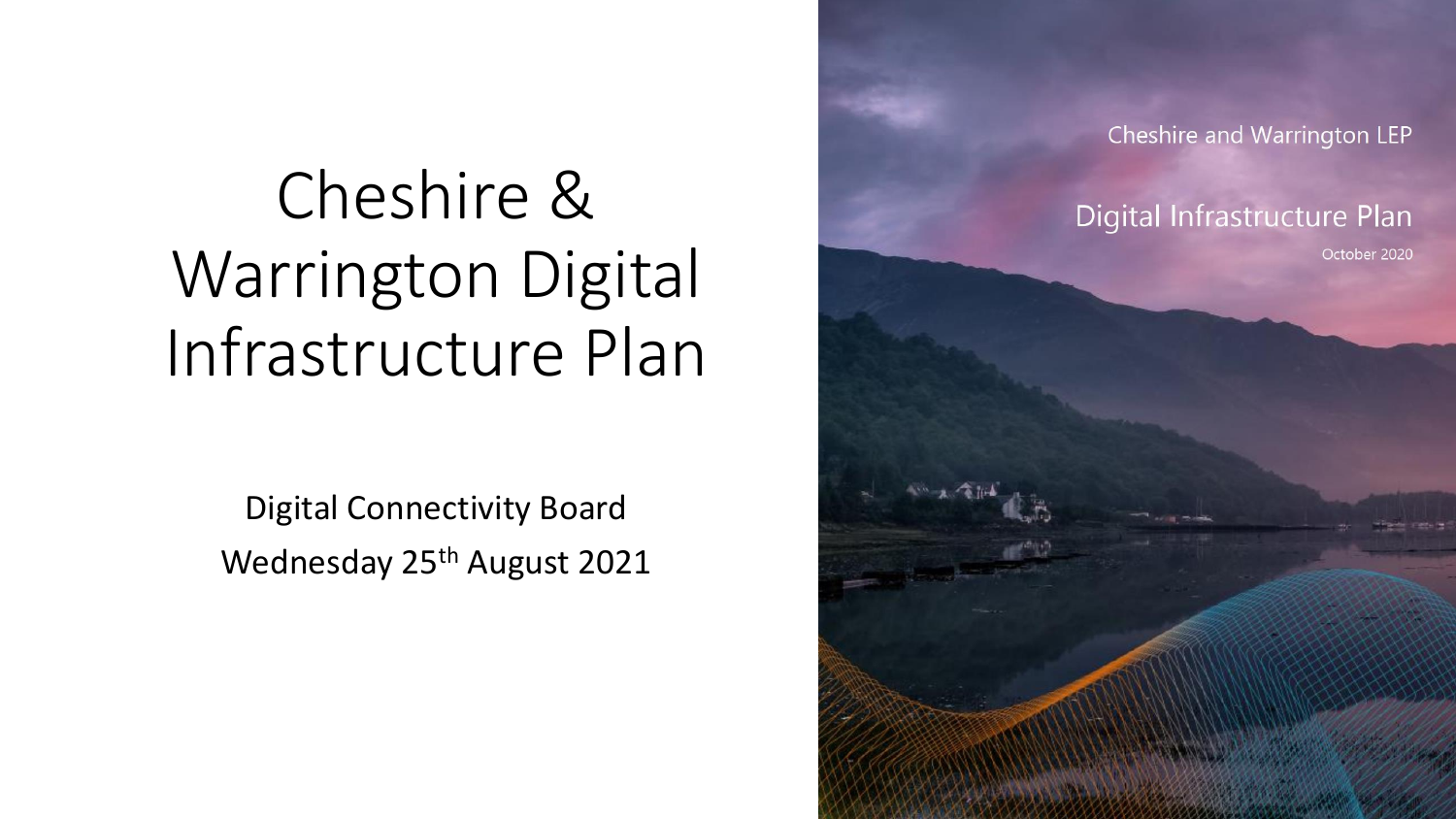

FORWARDS)

### Digital Infrastructure Plan

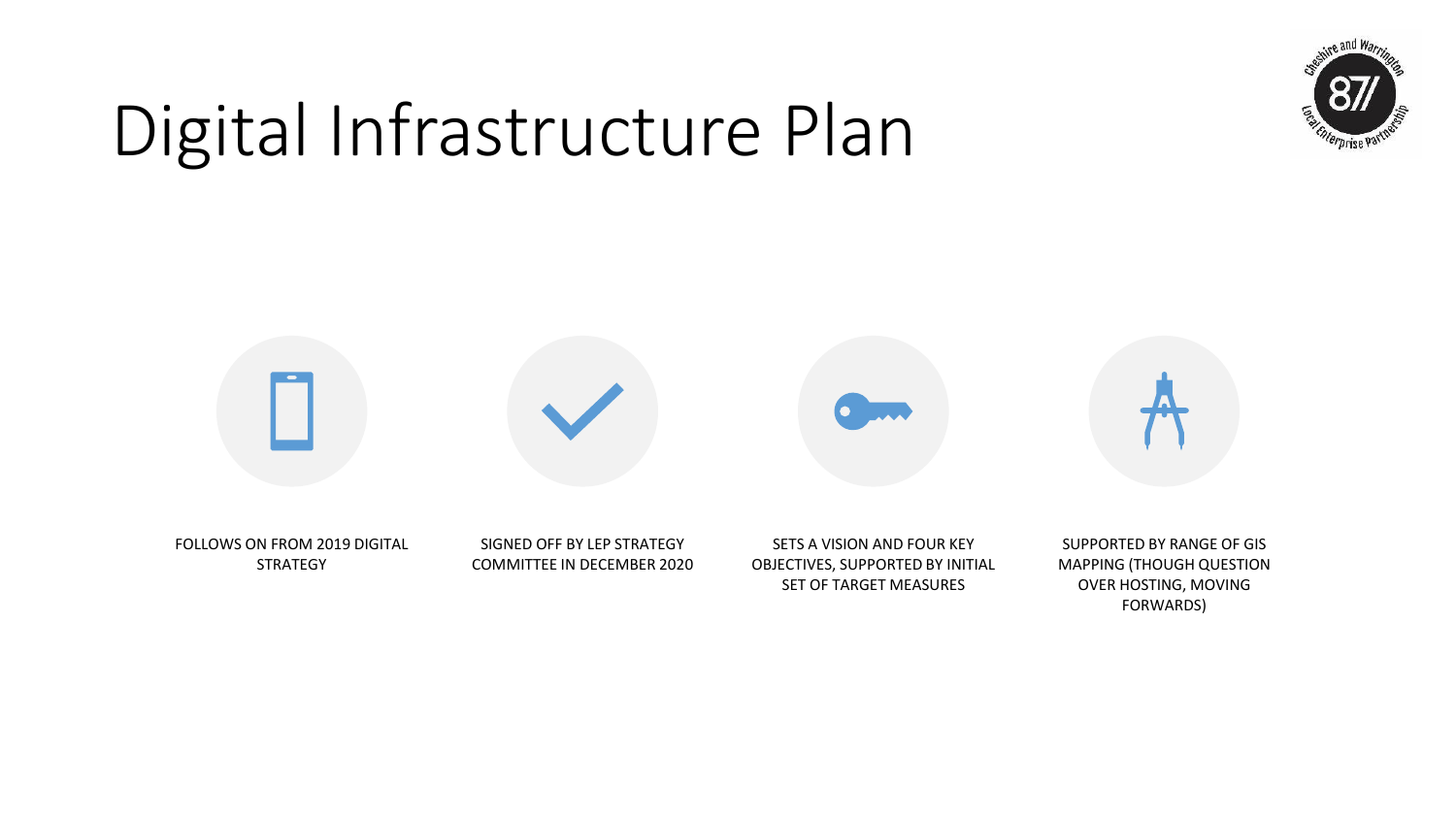

### The Vision

*"The Digital Infrastructure Plan will play an integral role in enabling the objectives of the LEP to be delivered and leverage infrastructure assets and investments made to date, facilitating a stepchange towards the next generation of fixed and mobile connectivity. In doing so, Cheshire and Warrington will be able to service the industries of the future, provide best in-class connectivity to its business and citizens and remain competitive, resilient and adaptable to change, in a regional, national, and global context"*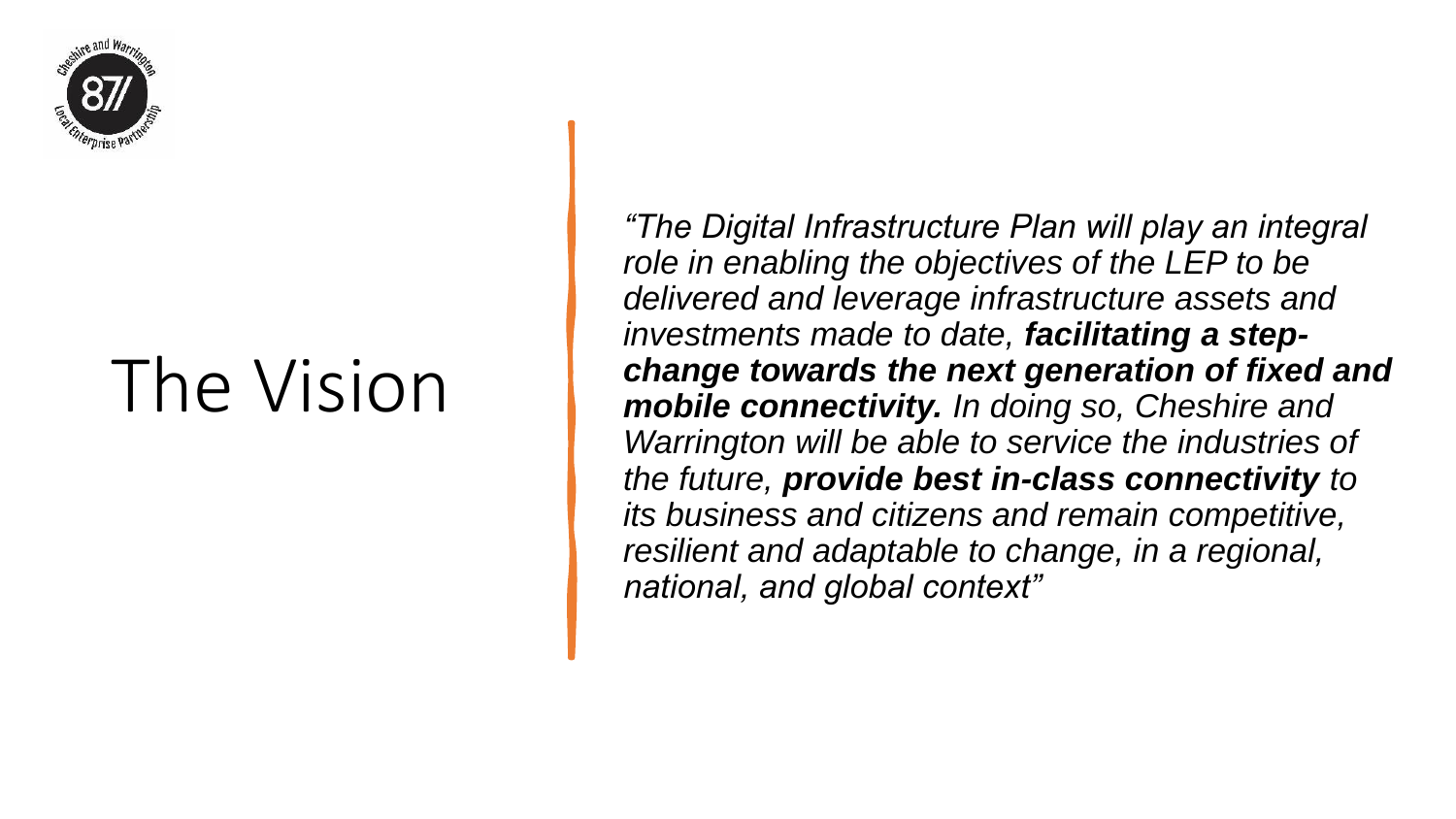

## Objectives…

**Objective 1** - Beyond developing its priority sectors and key economic assets, C&W LEP is committed to establishing C&W as a world-class digitally connected sub-region, to the benefit of all industries, including SME's, startups, and entrepreneurs

**Objective 2** - Address areas of coverage inconsistencies and speed/service inequalities in recognition of changing work patterns, a mobile workforce, reliance on connectivity and the convergence of fixed/mobile technologies

**Objective 3** – Adopt/strengthen a consistent barrier busting approach to digital policy

**Objective 4** – Drive adoption of digital connectivity by increasing participation/skills and take-up of services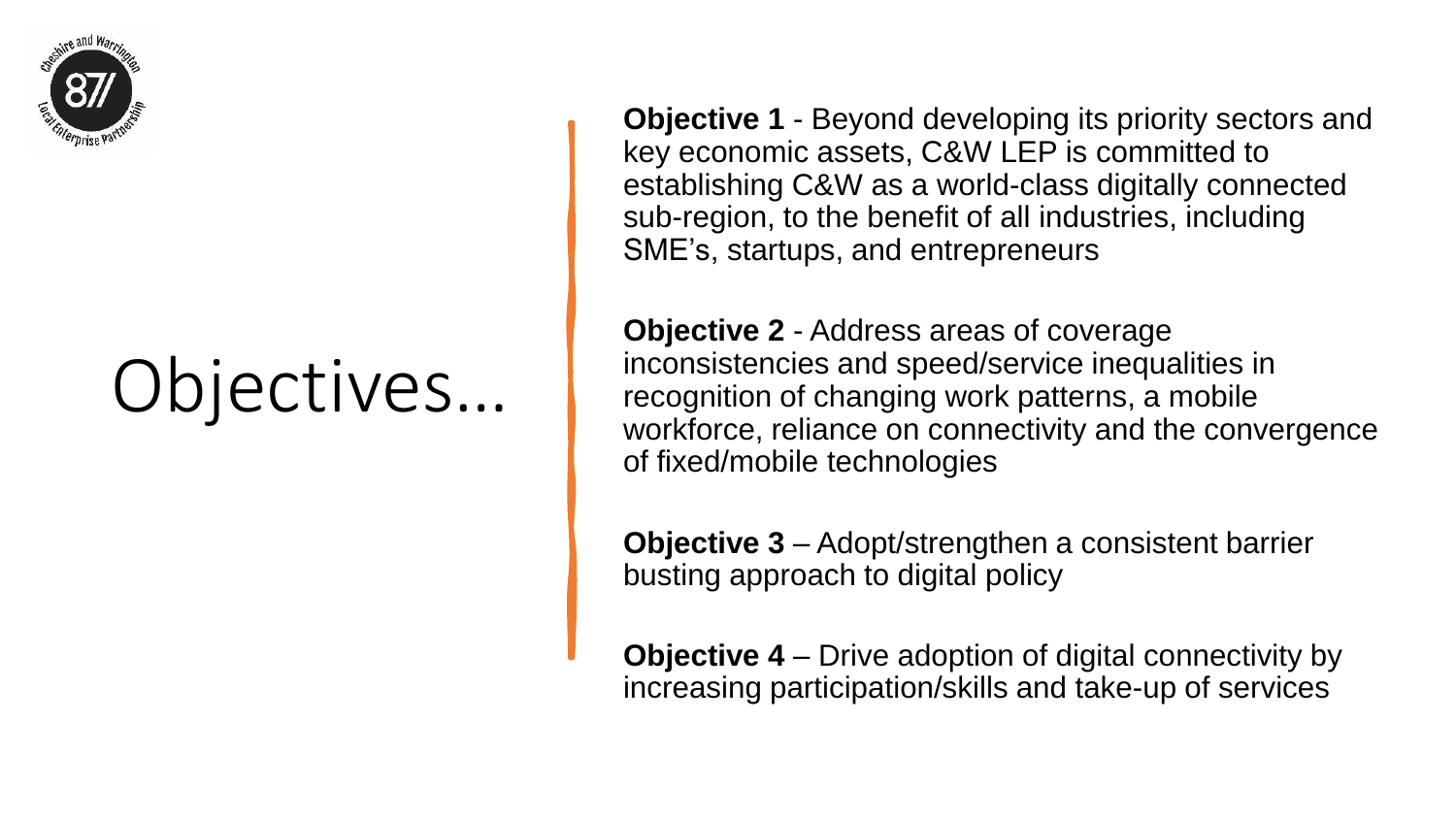

## Target Measures…

- **Enable Gigabit Capable infrastructure across the C&W LEP sub-region**, with particular focus on delivery to priority/gap areas, through leveraging commercial and government investment programmes that promote services delivered at a fair price and through an open network infrastructure that attracts a wide variety of retail service providers
- **Influence extended 4G rollout** and encourage and promote the role of next generation mobile technology within the C&W LEP sub-region. **Provide support to 5G testbeds and trials**, investigate innovative solutions and use cases, through partnership working (e.g. North Wales Connected Corridor, 5G and IoT), and proactive engagement with operators to fill gaps in coverage and upgrade existing sites; hence taking timely advantage of the benefits and early access to the quickest and most durable technologies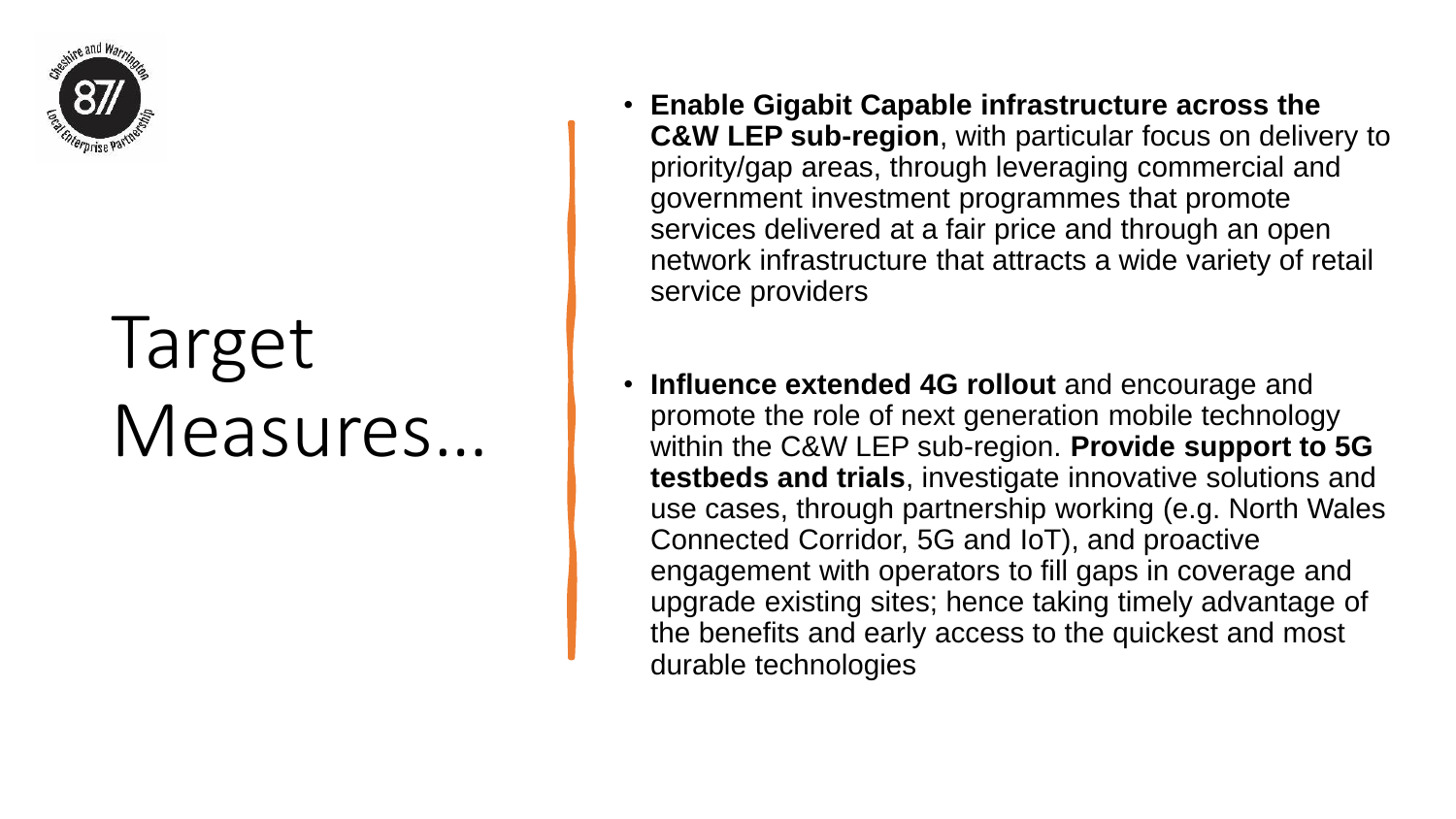

# Target Measures (2)…

- Adopt/strengthen a **consistent barrier busting approach to digital policy**
- **Encourage deployment through demand stimulation**. Drive adoption of digital connectivity by increasing participation/skills and take-up of services making sure people (citizens and businesses) have the right skills required to realise the benefits and opportunities of enhanced digital connectivity. Potential long term employment opportunities to help drive / accelerate additional deployment of infrastructure in the region by providing engineering skills - aerial fibre operatives, underground cabling operatives, fibre engineers and civils operatives